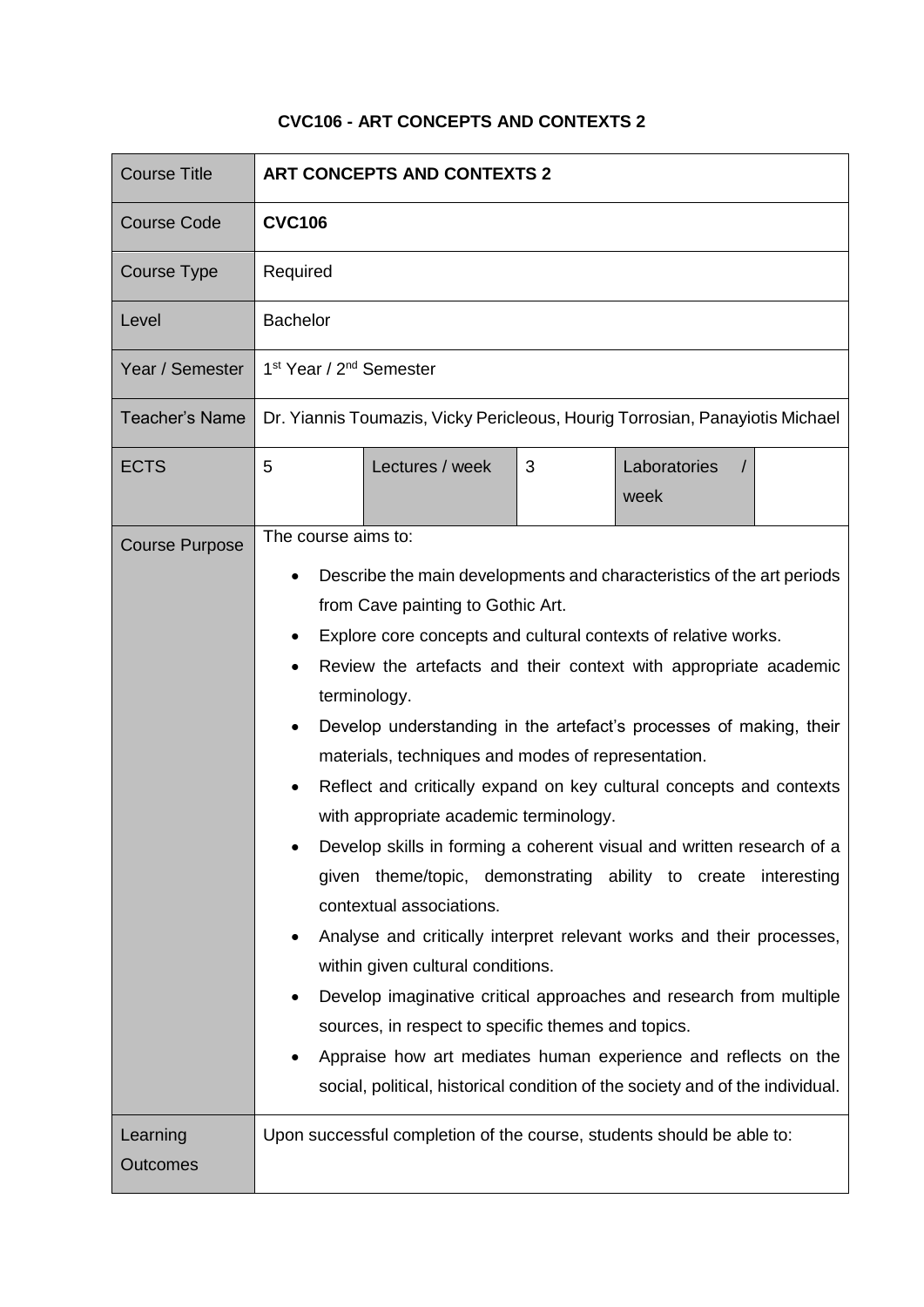|                       | Distinguish and discuss the main developments of specific periods in<br>$\bullet$              |
|-----------------------|------------------------------------------------------------------------------------------------|
|                       | art history and analyse their contexts in respect to important art works.                      |
|                       | Employ a variety of critical approaches and methodologies towards an<br>$\bullet$              |
|                       | understanding of major concepts / narratives and important contexts                            |
|                       | in Art.                                                                                        |
|                       | Demonstrate ability in research from a diversity of sources and                                |
|                       | develop skills in visual analysis and critical thinking.                                       |
|                       | Execute analytical study of specific subjects and art concepts.<br>٠                           |
|                       | Distinguish the artwork's formal characteristics and processes of<br>$\bullet$                 |
|                       | making and develop appropriate terminology while discussing them.                              |
|                       | Discuss how an artwork's visual identity is shaped by its context and<br>$\bullet$<br>content. |
|                       | Interpret Art through its historical, social and cultural parameters.<br>٠                     |
|                       | Implement strong oral and written communication skills with the use<br>$\bullet$               |
|                       | of appropriate terminology and appropriate academic citing.                                    |
|                       | Acknowledge the importance of Art in defining Culture and Cultural<br>$\bullet$                |
|                       | Periods.                                                                                       |
|                       | Formulate interesting associations between Art and other disciplines.<br>٠                     |
|                       | Develop appreciation towards the imaginative ways, in which Art and<br>$\bullet$               |
|                       | Culture shape our identity(ies) and reflect on our word(s).                                    |
|                       |                                                                                                |
|                       |                                                                                                |
| Prerequisites         | <b>CVC105</b><br>Corequisites                                                                  |
| <b>Course Content</b> | A wide range of art histories, cultural contexts and fundamental concepts will                 |
|                       | be introduced and developed; as these, have been articulated and manifested                    |
|                       | through objects, images, sites, artefacts, designs and texts, across space(s)                  |
|                       | and time. The lesson is delivered through critical surveys and explorations of                 |
|                       | developed themes such as:                                                                      |
|                       | 1. 'Inventing Perspective(s) and New Horizons' - A critical investigation                      |
|                       | into the achievements of Renaissance art.                                                      |
|                       | 2. 'The Universal Man and the Persistent Gaze' $-$ A critical reflection into                  |
|                       | Renaissance's inventions and cultural conceptions.                                             |
|                       | 3. 'Expansion and Ecstasy', - An exploration into Baroque and Rococo Art                       |
|                       |                                                                                                |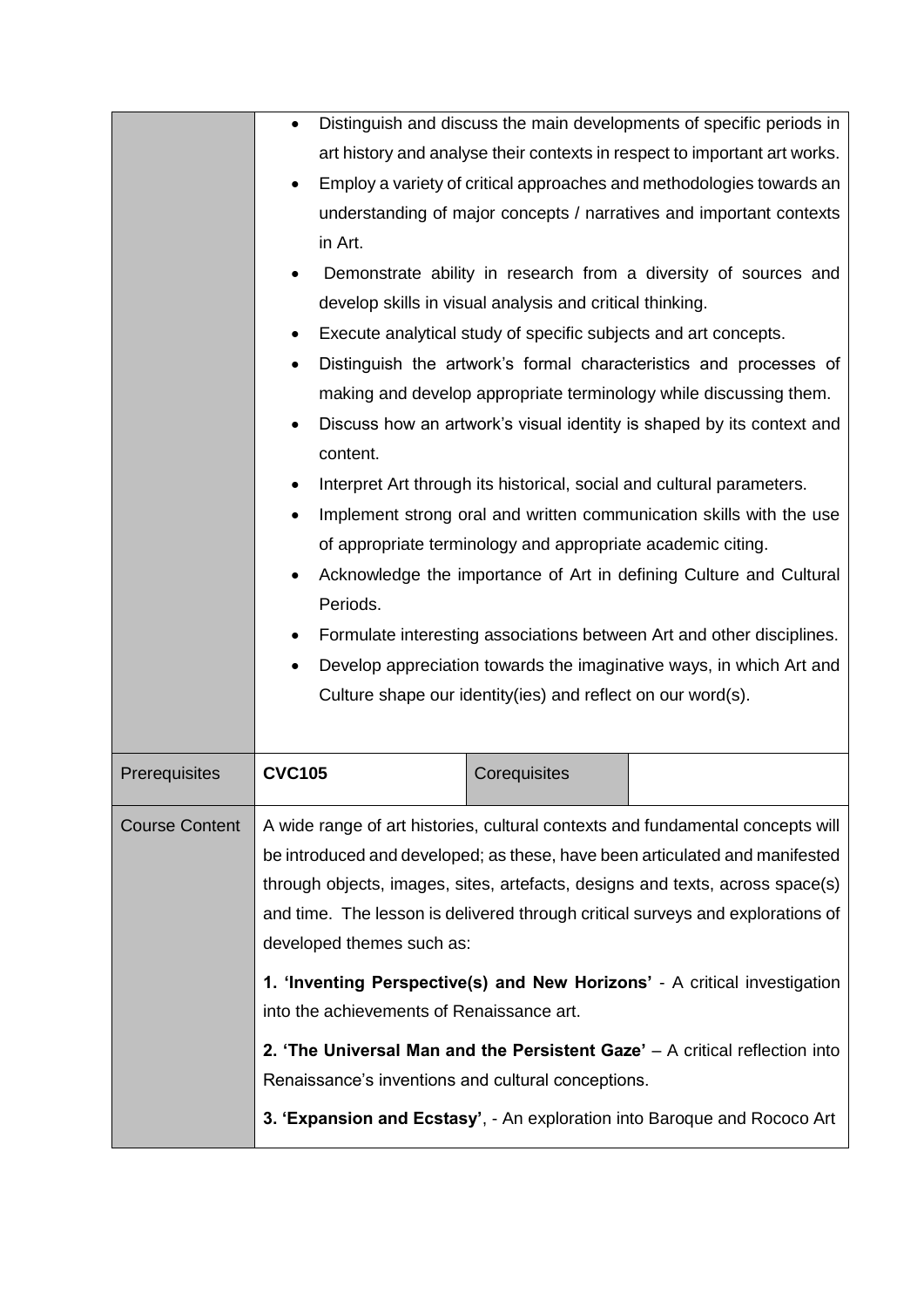|                         | 4. 'The Age of Reason and Revolution(s)' - A critical survey into the<br>Enlightenment era; Neoclassic vs Romanticism.                                                                                                                                                                                                                                |
|-------------------------|-------------------------------------------------------------------------------------------------------------------------------------------------------------------------------------------------------------------------------------------------------------------------------------------------------------------------------------------------------|
|                         | 5. 'On the Verve of Modernity / City and Urbanity' - An exploration into how<br>the Industrial Revolution and city life affected late 19 <sup>th</sup> , early 20 <sup>th</sup> century art<br>- Realism, introduction to Impressionism.                                                                                                              |
|                         | 6. 'From Mary to Olympia to Marilyn' $-$ A critical reflection on gender<br>representations, from Renaissance art to Modern Art.                                                                                                                                                                                                                      |
|                         | 7. 'From Caravaggio to contemporary Rebels', - An investigation into art<br>works and artists that shifted conventions, from the Renaissance and the<br>Baroque to contemporary art – how the notion of the artist came above.                                                                                                                        |
|                         | 'Students would be introduced to cultural periods through a variety of art<br>works from the Renaissance to the Enlightenment - while looking awry,<br>towards a variety of works from across spaces and temporalities. All in all, in<br>an approach to engage students with the areas of Art and Design as core<br>sites of thought and expression. |
|                         | In the context of the course, links will be made on how to approach an<br>academic subject in relation to the creative praxis, forming imaginative<br>bridges and creative claims.                                                                                                                                                                    |
| Teaching<br>Methodology | Extended project briefings, exercises, illustrated lectures and group critiques<br>and student' presentations. Emphasis is given on the familiarisation with the<br>local art scene: gallery and museum visits are therefore a core element of the<br>course.                                                                                         |
| <b>Bibliography</b>     | <b>Book References</b>                                                                                                                                                                                                                                                                                                                                |
|                         | 1. Gombrich H. E, 'The Story the Art' Phaidon, 1995                                                                                                                                                                                                                                                                                                   |
|                         | 2. Phaidon Editors, 30,000 Years of Art: The Story of Human Creativity across<br>Time and Space', Phaidon Press; Revised, 2019                                                                                                                                                                                                                        |
|                         | 2. Barthes, R., Mythologies. Farrar, Straus and Giroux: New York, 1972                                                                                                                                                                                                                                                                                |
|                         | 3. Kleiner S., 'Gardner's Art Through the Ages: A Global History', Cengage<br>Learning, 16th Edition, 2019                                                                                                                                                                                                                                            |
|                         | 4. Berger J., 'Ways of Seeing', Penguin Modern Classics, 2008                                                                                                                                                                                                                                                                                         |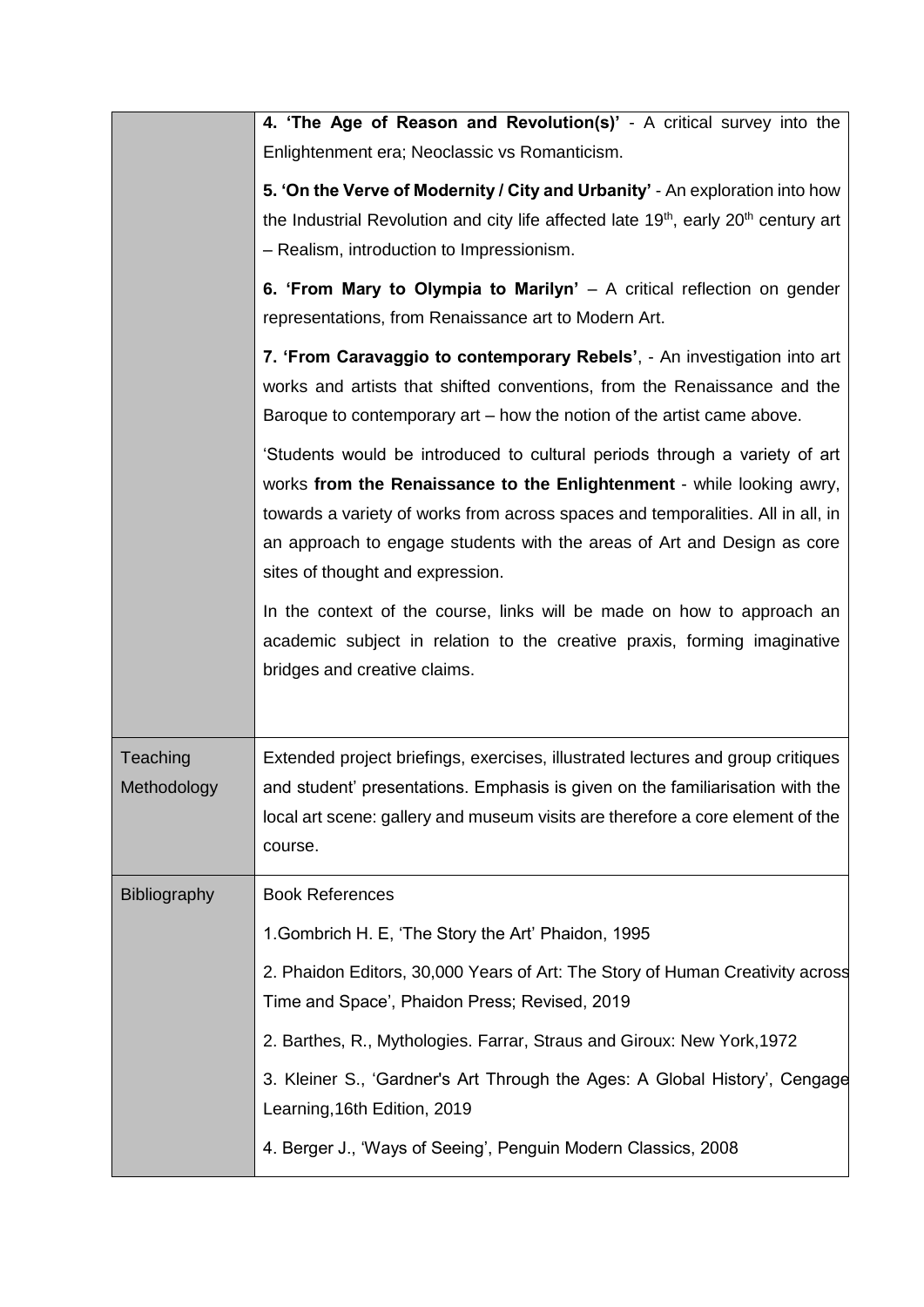| 5. Parker F., 'World History: From the Ancient World to the Information Age',<br>DK; Slp edition, 2017                |
|-----------------------------------------------------------------------------------------------------------------------|
| 6. John Fleming and Hugh Honour, 'A World History of Art', Lawrence King<br>Publishing House, Auflage, 2009           |
| 7. D'Alleva A., 'How to Write Art History', Lawrence King Publishing House,<br>2010                                   |
| 8. Bhabha K.H., 'The Location of Culture', Routledge Publishing House, 2004                                           |
| 9. Williams R., 'A Vocabulary of Culture and Society', Oxford University Press,<br>2014                               |
| 10. Plumb J. H. 'The Italian Renaissance', New Word City, Inc., 2017                                                  |
| 11. Cole B., 'The Renaissance Artist At Work: From Pisano To Titian',<br>Routledge, 2018                              |
| 12. Stokstad M., Cothren M. W., 'Art History Vol 1', Pearson, 2017                                                    |
| 13. Thomas t., 'Caravaggio and the Creation of Modernity (Renaissance<br>Lives)', Reaktion Books, 2017                |
| 14. Toman R., Bednorz A., 'Neoclassicism and Romanticism', H.F.Ullmann<br>Publishing Gmbh, 2014                       |
| 15. Young M., Realism in the Age of Impressionism: Painting and the Politics<br>of Time', Yale University Press, 2015 |
| <b>Online References</b>                                                                                              |
| -Online art journal: http://www.e-flux.com                                                                            |
| -Art magazine: http://www.flashartonline.com                                                                          |
| -Art magazine : http://www.frieze.com                                                                                 |
| British Museum, London: http://www.britishmuseum.org                                                                  |
| http://www.bbc.co.uk/ahistoryoftheworld                                                                               |
| The Louvre, Paris: http://www.louvre.fr                                                                               |
| Tate, England: http://www.tate.org.uk                                                                                 |
| Metropolitan Museum of Art, New York: http://www.metmuseum.org                                                        |
| Guggenheim Museum   www.guggenheim.org                                                                                |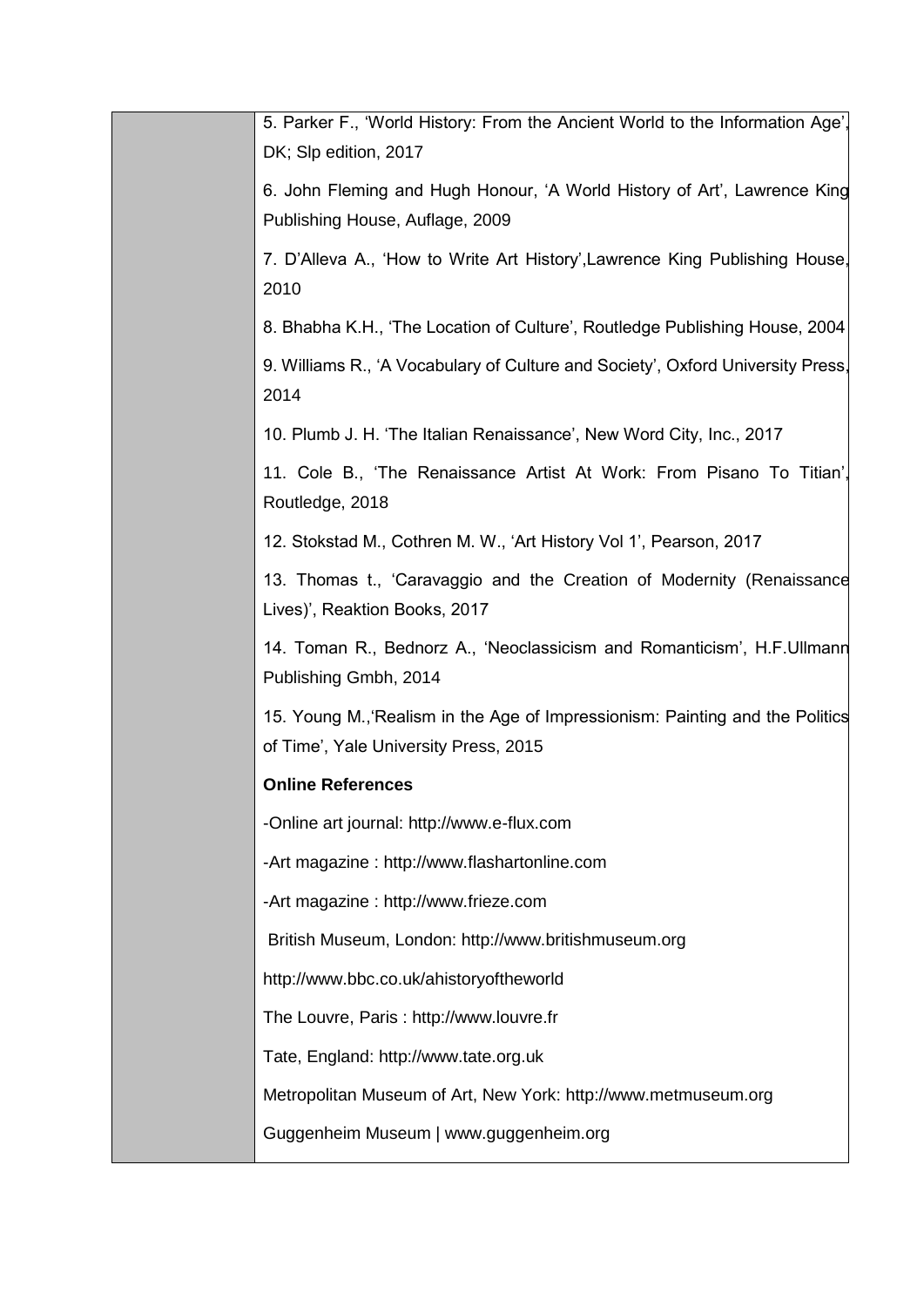|            | Neues Museum, Berlin:                                                                                                                                                                                                                                                  |
|------------|------------------------------------------------------------------------------------------------------------------------------------------------------------------------------------------------------------------------------------------------------------------------|
|            | http://www.smb.museum/museen-und-einrichtungen/neues-<br>museum/home.html                                                                                                                                                                                              |
|            | The Uffizi Galleries: http://www.uffizi.it/index.php?en/1/home                                                                                                                                                                                                         |
|            | The<br>Vatican<br>Museum:                                                                                                                                                                                                                                              |
|            | http://www.museivaticani.va/content/museivaticani/en.html                                                                                                                                                                                                              |
|            | Galleria Da Academia:                                                                                                                                                                                                                                                  |
|            | http://www.galleriaaccademiafirenze.beniculturali.it/index.php?en/1/home                                                                                                                                                                                               |
|            | note-book and extended references from class-presentations.                                                                                                                                                                                                            |
| Assessment | Overall, the course is evaluated as follows:                                                                                                                                                                                                                           |
|            | <b>Final Assessment 34%</b>                                                                                                                                                                                                                                            |
|            | Course work 66%<br>$\bullet$<br>Interim Critique 33%<br>Final Critique 33%<br>Research and Analytical Skills - 25%<br>Development of research and analytical skills with the use of various<br>sources, identification of appropriate and related ideas and notions of |
|            | and around the work, research and analysis of artist's creative means.<br>Analysis and Description: - 25%                                                                                                                                                              |
|            | Analysis of subject matter, description of work with the use of appropriate<br>terminology and in respect to the work's compositional elements,<br>analysis of the artist's creative means.                                                                            |
|            | Critical Thinking and Demonstration of Ideas and Critical Theory - 25%<br>Demonstration of appropriate critical arguments with the use of<br>appropriate terminology in terms of the works and the wider context that<br>they relate and reflect upon.                 |
|            | Presentation and Communication - 25%<br>Oral and visual presentation, demonstration of a coherent structure of<br>presentation, use of appropriate terminology, application of audio-visual                                                                            |